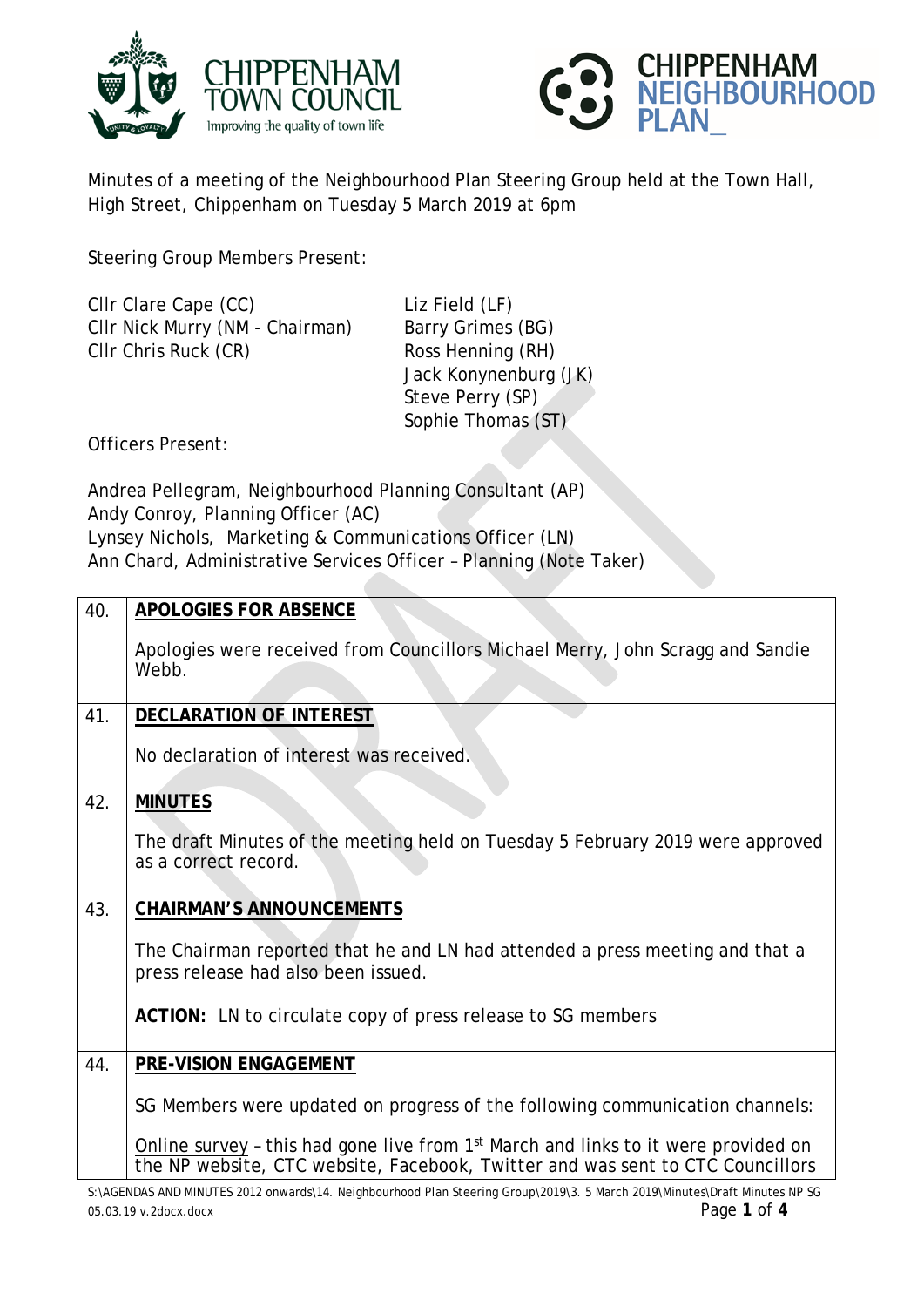|     | and staff. Tailored emails and letters to key local stakeholders providing a link to<br>the survey were due to be sent out by AC this week. AC confirmed that he had<br>secured afternoon tea for two at the Angel for the prize draw and would purchase<br>some chocolates to hand out at the stalls. AP commented that the survey                                                                                                                                                                                                                                                                                                                                                                                               |
|-----|-----------------------------------------------------------------------------------------------------------------------------------------------------------------------------------------------------------------------------------------------------------------------------------------------------------------------------------------------------------------------------------------------------------------------------------------------------------------------------------------------------------------------------------------------------------------------------------------------------------------------------------------------------------------------------------------------------------------------------------|
|     | graphics were very good.                                                                                                                                                                                                                                                                                                                                                                                                                                                                                                                                                                                                                                                                                                          |
|     | Street stalls - SG members received a copy of the revised Street Stall Rota and<br>the remaining spaces were filled. It was disappointing that Morrisons were no<br>longer able to host a stall. A pop-up banner had been produced and was on<br>display at the meeting. It was felt that some weights might be a good idea to<br>prevent the banner from falling over in inclement weather conditions. A fold up<br>branded table had been ordered. SG members were asked to liaise with AC<br>regarding collecting items for their stalls. It was suggested that a fold up chair<br>might also be of benefit. An I-Pad was available for SG Members to use on stalls<br>for those who preferred this method of collecting data. |
|     | Posters - these advertised the street stalls and had been placed on noticeboards<br>around the town. Copies would also be provided for ward noticeboards.                                                                                                                                                                                                                                                                                                                                                                                                                                                                                                                                                                         |
|     | Social media - Facebook and Twitter were up and running and SG members were<br>encouraged to like, share or re-tweet posts.                                                                                                                                                                                                                                                                                                                                                                                                                                                                                                                                                                                                       |
|     | Talk Chippenham - an article would be posted at the end of March to say thank<br>you to all residents who had responded to the survey.                                                                                                                                                                                                                                                                                                                                                                                                                                                                                                                                                                                            |
|     | Websites - BG suggested that there should be a more obvious link to the survey on<br>the home page of the NP website. There appeared to be a problem with trying to<br>take the survey more than once from the same IP address. It was suggested that<br>the IP requirement functionality be altered to allow for this to happen. It was<br>stressed that this is only the Pre-vision Engagement stage so duplicates would not<br>be a big issue.                                                                                                                                                                                                                                                                                 |
|     | Press Meeting/Press Release - as mentioned in Chairman's Announcements.                                                                                                                                                                                                                                                                                                                                                                                                                                                                                                                                                                                                                                                           |
|     | <b>ACTIONS:</b><br>AC to look into providing a fold up chair and some weights for the pop up banner.<br>AC to circulate link to SG members to allow them access to view collected survey<br>data on Survey Monkey.<br>AC to look at altering IP address functionality on the electronic survey.<br>AC to look into adding a link to the survey on the home page of the NP website.                                                                                                                                                                                                                                                                                                                                                |
| 45. | PROCESSING & PRESENTING SURVEY DATA                                                                                                                                                                                                                                                                                                                                                                                                                                                                                                                                                                                                                                                                                               |
|     | SG members received a copy of the Processing & Presenting Survey Data. It was<br>agreed that AC and BG meet (before the 19 <sup>th</sup> ) to work on this.                                                                                                                                                                                                                                                                                                                                                                                                                                                                                                                                                                       |
|     | ACTION: AC to circulate Survey Monkey log-in details to SG members as soon as<br>possible.                                                                                                                                                                                                                                                                                                                                                                                                                                                                                                                                                                                                                                        |
| 46. | WORKSHOP SESSION: Q&A ROLE PLAY FOR STREET STALLS                                                                                                                                                                                                                                                                                                                                                                                                                                                                                                                                                                                                                                                                                 |
|     | SG members were given 5 minutes to study the survey crib sheet provided. It was<br>agreed that this would be further refined and incorporated on the NP website.<br>NM commented that the public needed to understand the basics of the<br>Neighbourhood Plan and the weight it carries and it should be made clear that                                                                                                                                                                                                                                                                                                                                                                                                          |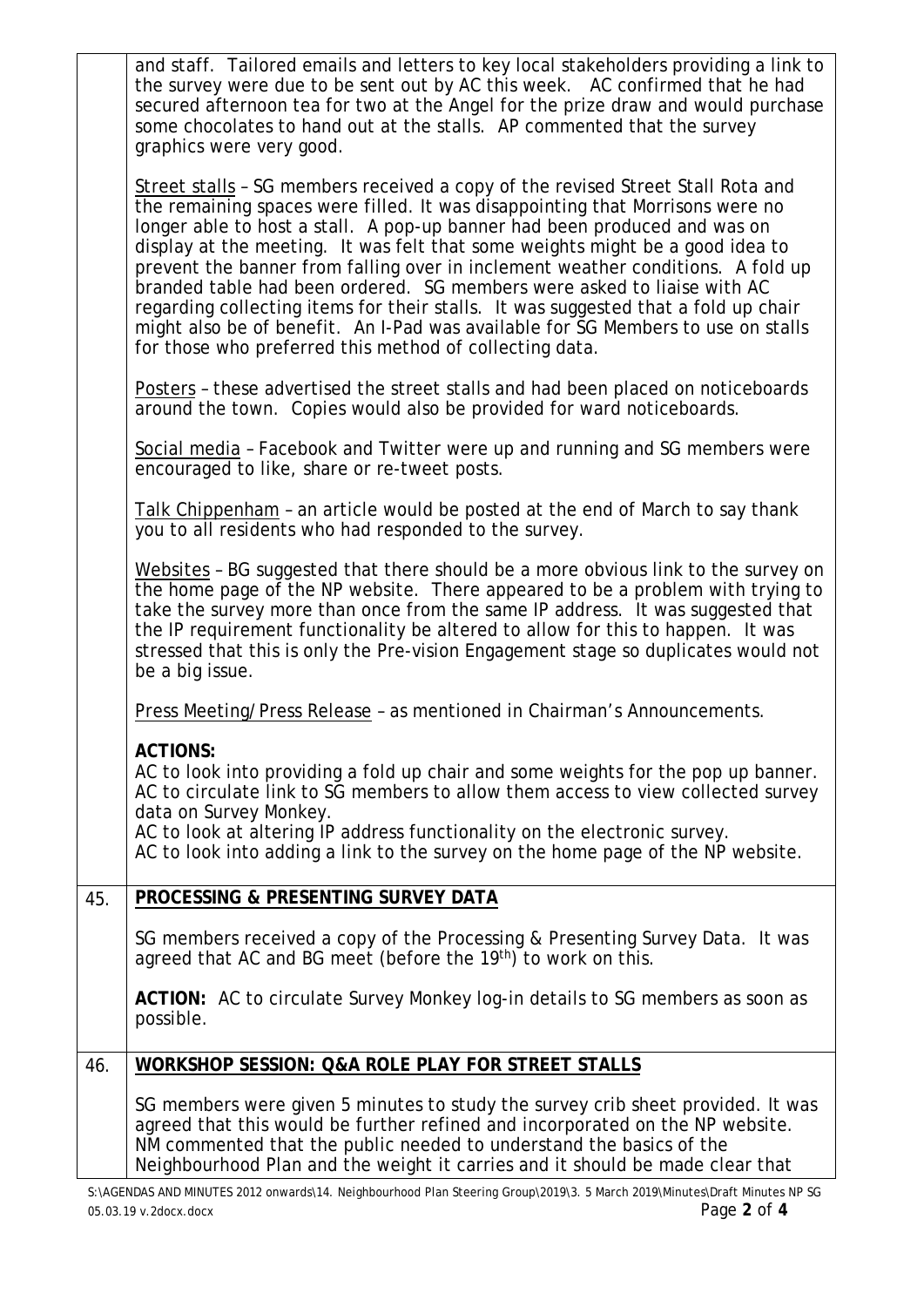phrases on the crib sheet such as 'Planning can' did not mean that 'we can'. ST suggested that the 3<sup>rd</sup> para. be amended to read 'in conjunction with other Wiltshire Council planning policies'. AP stressed that the public needed to understand that the Neighbourhood Plan could not 'fix' current issues, only influence the future. CR commented that he anticipated lots of questions about car parking which was an issue in the Town. AP responded that traffic/parking policies would be difficult to achieve - as with all policies they have to be deliverable and feasible. The Town Council would receive some money through CIL which could go some way towards funding schemes. NM commented that it should be made clear that Rawlings Green and South West Chippenham (mentioned on the crib sheet under Housing Provision) were fixed. BG suggested that a map showing the existing allocated housing sites in Chippenham could be made available on street stalls.

RH queried whether there had ever been a greenbelt status for the area surrounding Birds Marsh. AC confirmed that there was no designated greenbelt around Chippenham, and NM said that his understanding was that in the past there were green buffers. AP added that the Neighbourhood Plan could identify 'green corridors'. Green areas could be mapped out and the Plan could also map out a sustainable transport network with cycle stands, showers, etc. all of which would be small expenditure for developers. AP explained that other easy wins might be to improve the character of the Town Centre ensuring that advertising, paving, street furniture, etc. were harmonised. The Plan could also specify its preference for a mix of housing and sustainability features could be encouraged on new development e.g. solar panels, identified locations for renewable energy generators.

AC/AP advised that if asked about traffic/parking in the town, SG Members should remind the public that the Town Council are not in charge of Highways, but could discuss any commonly occurring issues raised with Wiltshire Council.

AP stressed that the CIL Reg. 123 list was important and that the case could be made that transportation projects should be at the top of the list. It was noted that CIL funding was coming in slower to Wiltshire Council than had been expected. ST added that the Reg. 123 list may well disappear nationally in the short term future. AP reminded SG members that with a Neighbourhood Plan the Town Council would receive 25% CIL money, instead of 15%. She stressed it was important to work with Wiltshire Council and for the Town Council to lobby to recommend Chippenham transportation schemes be carried through.

JK stated that the Chippenham Conservation Area Character Appraisal was out of date and AP responded that a Character Study could be produced as part of the NP. JK added that a design guide would be good and AP suggested that because of the volume of work involved, the group might want to focus on approx. 3 geographical areas, including the Town Centre. NM added that some Wiltshire Council sustainability planning policies in the Core Strategy were not being followed through by Planners, so it might be more difficult to work in parallel with them on a few policies like this. AP stressed it was important to keep meeting with Wiltshire Council Planners.

The group then entered into some role play to prepare SG Members for questions they might be asked by the general public when manning the street stalls. SG Members were advised to make a note of any questions asked by the public so that these could be incorporated in future Q&A sessions/FAQs.

S:\AGENDAS AND MINUTES 2012 onwards\14. Neighbourhood Plan Steering Group\2019\3. 5 March 2019\Minutes\Draft Minutes NP SG 05.03.19 v.2docx.docx Page **3** of **4**